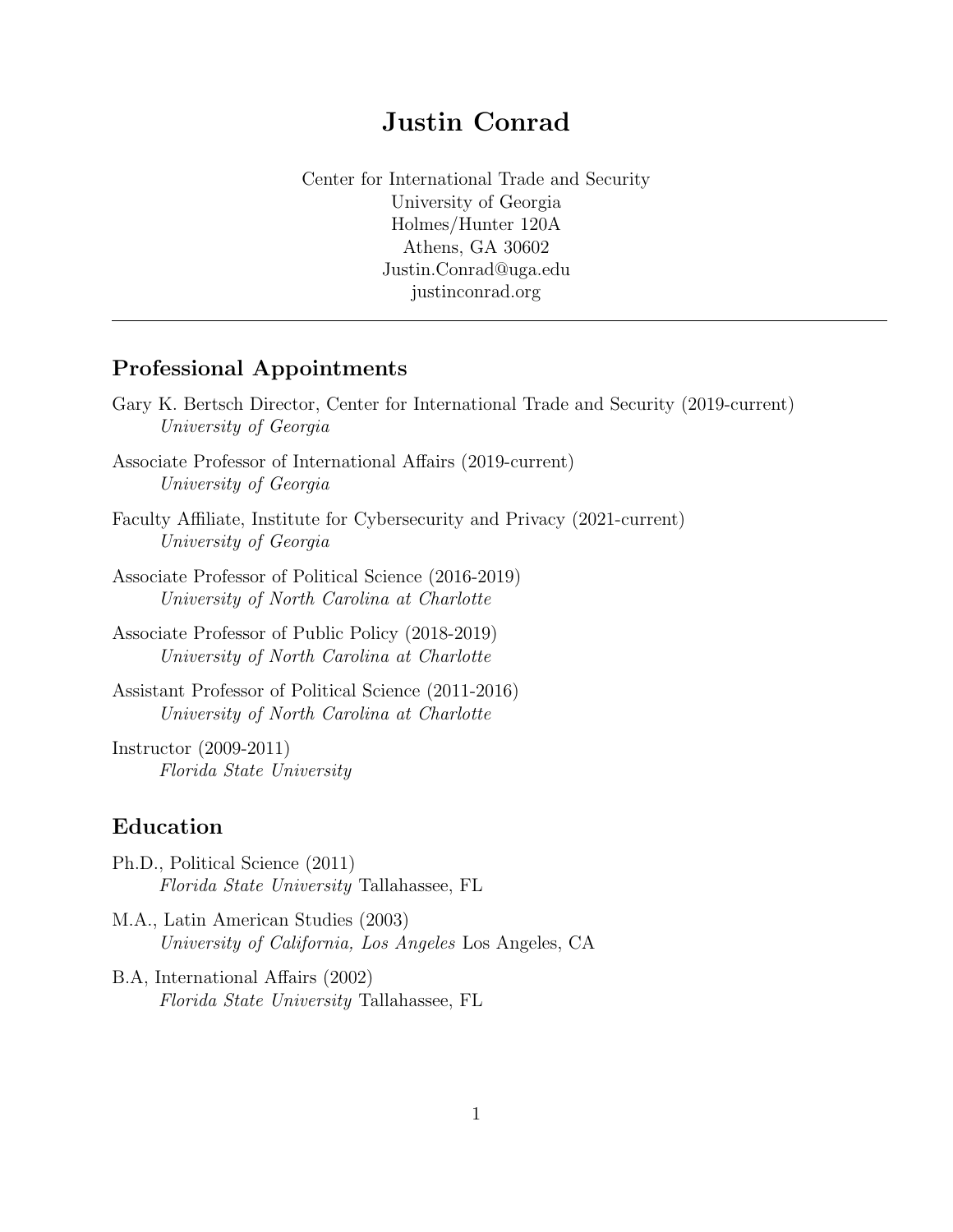## Books

Conrad, Justin and William Spaniel. 2021. Militant Competition: How Terrorists and Insurgents Advertise with Violence and How They Can Be Stopped (Cambridge: Cambridge University Press).

Conrad, Justin. 2017. Gambling and War: Risk, Reward and Chance in International Conflict (Annapolis: U.S. Naval Institute Press).

# Peer-Reviewed Articles

Conrad, Justin, Liana Eustacia Reyes, and Megan Stewart. Forthcoming. "Revisiting Opportunism in Civil Conflict: Natural Resource Extraction and Healthcare Provision." Journal of Conflict Resolution.

Conrad, Justin, Brian Phillips, Kevin Greene, and Samantha Daly. Forthcoming. "Competition from Within: Ethnicity, Power, and Militant Group Rivalry." Defence and Peace Economics DOI: 10.1080/10242694.2021.1951595.

Whitaker, Beth Elise, James Igoe Walsh, and Justin Conrad. 2019. "Natural Resource Exploitation and Sexual Violence by Rebel Groups." Journal of Politics 81(2): 702-706.

Conrad, Justin M., Kevin T. Greene, James Igoe Walsh, and Beth Elise Whitaker. 2019. "Rebel Natural Resource Exploitation and Conflict Duration." Journal of Conflict Resolution 63(3): 591-616.

Walsh, James I., Justin Conrad, Beth Elise Whitaker and Katelin Hudak. 2018. "Funding Rebellion: The Rebel Contraband Dataset." Journal of Peace Research 55(5): 699-707.

Conrad, Justin. 2017. "How Democratic Alliances Solve the Power Parity Problem." British Journal of Political Science 47(4): 893-913.

Asal, Victor, Justin Conrad and Nathan Toronto. 2017. "I Want You! The Determinants of Military Conscription." Journal of Conflict Resolution 61(7): 1432-1455.

Abrahms, Max and Justin Conrad. 2017. "The Strategic Logic of Credit Claiming: A New Theory for Anonymous Terrorist Attacks." Security Studies 26(2): 279-304.

Conrad, Courtenay, Justin Conrad, James A. Piazza and James I. Walsh. 2017. "Why Military Forces Respond to Terrorism with Torture." Foreign Policy Analysis 13(4): 761-786.

Conrad, Justin and Kevin Greene. 2015. "Differentiation and the Severity of Terrorist Attacks." Journal of Politics 77(2): 546-561.

Asal, Victor, Justin Conrad and Peter B. White. 2014. "Going Abroad: Transnational Solicitation and Contention by Ethnopolitical Organizations." International Organization 68(4): 945-978.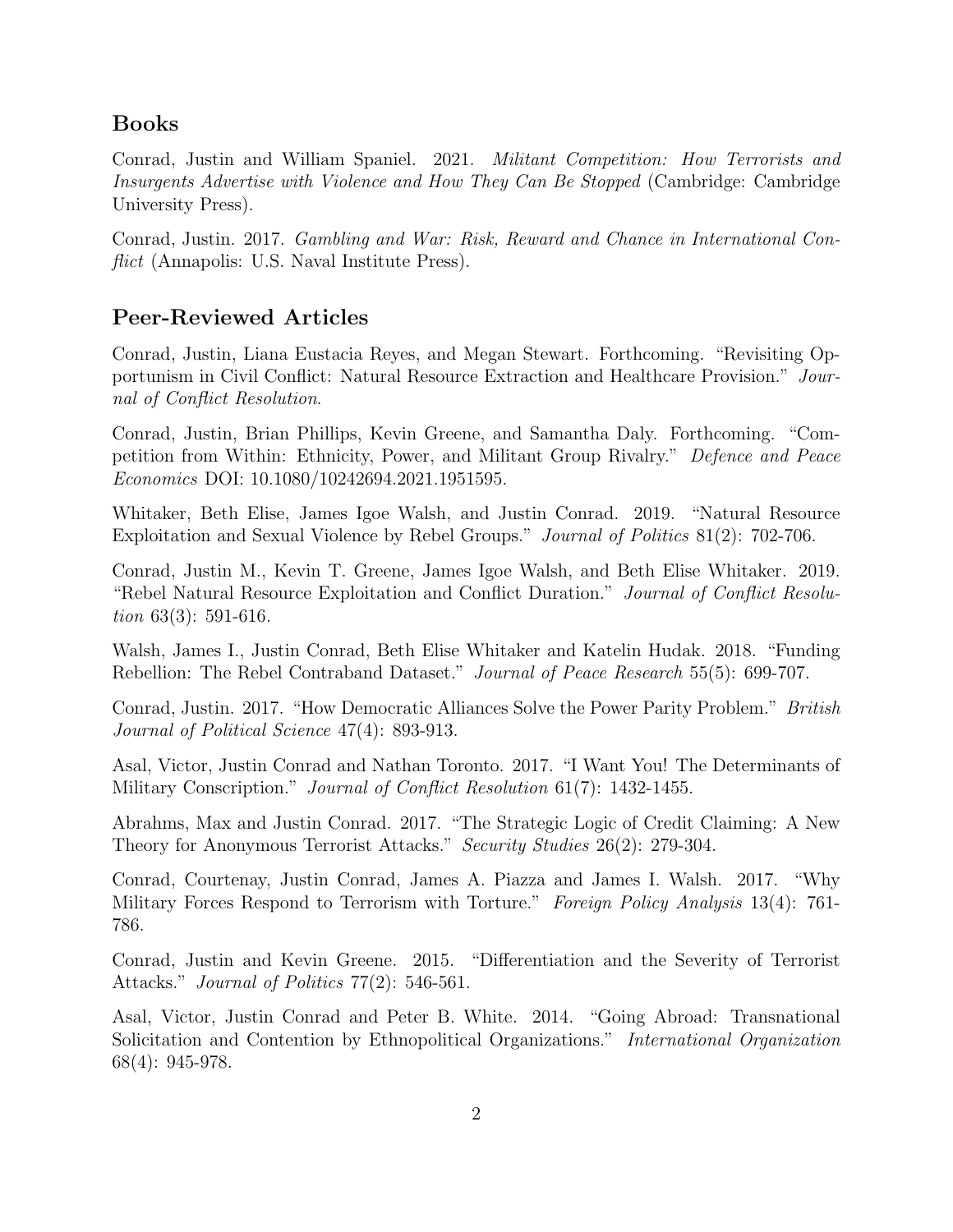Conrad, Courtenay, Justin Conrad and Joseph K. Young. 2014. "Why Some Autocrats Are Terrorized While Others are Not." International Studies Quarterly 58(3): 539-549.

Conrad, Justin and James I. Walsh. 2014. "International Cooperation, Spoiling and Transnational Terrorism." International Interactions 40(4): 453-476.

Conrad, Justin, Hong-Cheol Kim and Mark Souva. 2013. "Narrow Interests and Military Resource Allocations in Autocracies." Journal of Peace Research 50(6): 739-752.

Conrad, Justin and Daniel Milton. 2013. "Unpacking the Connection Between Terror and Islam." Studies in Conflict and Terrorism 36: 315-336.

Conrad, Justin. 2011. "Interstate Rivalry and Terrorism: An Unprobed Link." Journal of Conflict Resolution 55(4): 529-555.

Conrad, Justin and Mark Souva. 2011. "Regime Similarity and Rivalry" International Interactions 37(1): 1-28.

### Other Publications

Conrad, Justin. Forthcoming. "Cause and Consequence: U.S. Military Alliances and a Rising China." In Competing for Advantage: The CCP, Statecraft, and SOF, ed, David C. Ellis. Joint Special Operations University Report.

Conrad, Justin. 2020. "The Cole Attack - More Than 9/11 - Predicted America's Challenges in the 21st Century." Navy Times. October 12.

Conrad, Justin. 2020. "US Public Opinion Is Changing the Relationship With China." The Diplomat. September 16.

Conrad, Justin and Mark Souva. 2020. "Interests, Institutions and Defense Spending." In Oxford Research Encyclopedia of Politics.

Asal, Victor, Justin Conrad, and Steven Sin. 2020. "Back to the Future: Teaching About the End of the World." European Political Science 19: 302-318.

Conrad, Justin and William Spaniel. 2018. "How Governments Influence Competition between Militant Groups." Midwest Political Science Association Blog. June 21.

Conrad, Justin. 2018. "What Poker Tells Us about ISIS's Changing Strategy." Foreign Policy Research Institute. March 20.

Conrad, Justin. 2017. "Review of Wright, Lawrence. The Terror Years: From al-Qaeda to the Islamic State." H-Diplo, H-Net Reviews. June.

Conrad, Justin. 2016. "Strengthening US-Japan Alliance Can Deter, Without Provoking, China." 2016. Center for Strategic and International Studies (CSIS). Issues and Insights  $16(13): 5-6."$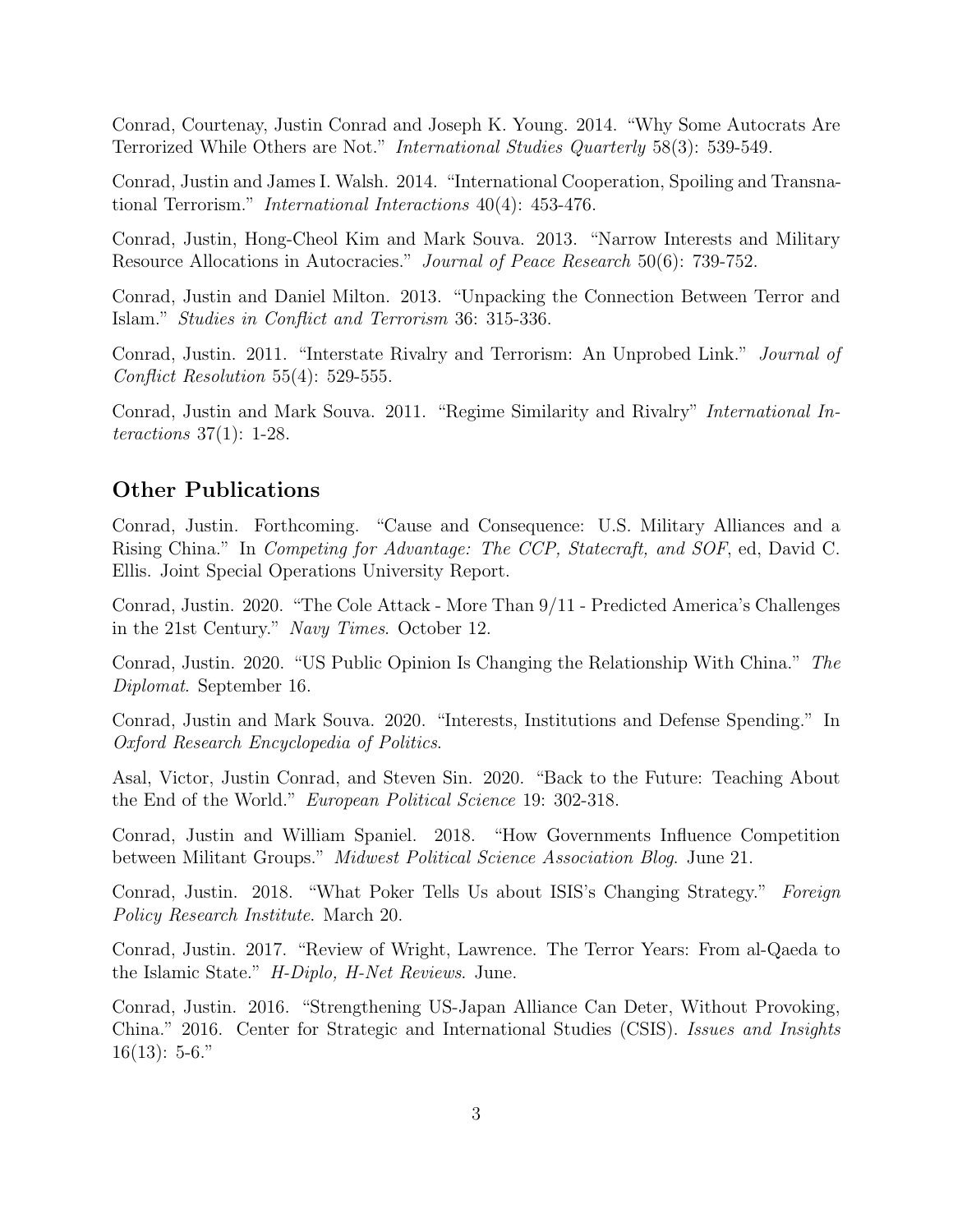Conrad, Justin. 2016. "Syria and the Credible Commitments of World Powers." War on the Rocks. March 3.

Conrad, Justin and Kevin Greene. 2015. "Why Terrorists Become More Violent." Political Violence at a Glance. July 1. Named one of Aspen Institute's "Five Best Ideas of the Day"

Conrad, Justin. 2015. "Why America's Democratic Allies are the Best Bet against a Rising China." War on the Rocks. June 18.

Conrad, Courtenay, Justin Conrad, James I. Walsh and James A. Piazza. 2015. "When Do Countries Respond to Terrorism with Torture?" Washington Post/Monkey Cage. Jan 13.

Walsh, James I., Beth Elise Whitaker and Justin Conrad. 2014. "Funding Rebels: Resources, Crime, and Conflict in Africa." National Intelligence University. Africa Research Initiative Newsletter. August.

## Recent Conference Participation

"Natural Resource Exploitation and Military Spending." Presented at the International Studies Association annual meeting, April 2021.

"Natural Resource Exploitation and Military Spending." Presented at the Peace Science Society annual meeting, November 2020.

"Fighting in an Alternative Arena: Incumbent Justice Processes and Rebel Criminal Activity" (with Liana Eustacia Reyes). Presented at the Southern Political Science Association annual meeting. January 2020.

"Government Responses to Militant Group Competition" (with Kevin Greene and Brian Phillips). Presented at the European Political Science Association annual meeting. June 2019.

"Decisions About When to Fight." Panel chair at the Midwest Political Science Association annual meeting. April 2019.

"Government Responses to Militant Group Competition" (with Kevin Greene and Brian Phillips). Presented at the Midwest Political Science Association annual meeting. April 2019.

"Terrorist Tactics and Individual Information-Seeking Behavior" (with Tobias Heinrich, Yoshiharu Kobayashi and Jacob Swanstrom). Presented at the Midwest Political Science Association annual meeting. April 2019.

"Government Responses to Militant Group Competition" (with Kevin Greene and Brian Phillips). Presented at the Southern Political Science Association annual meeting. January 2019.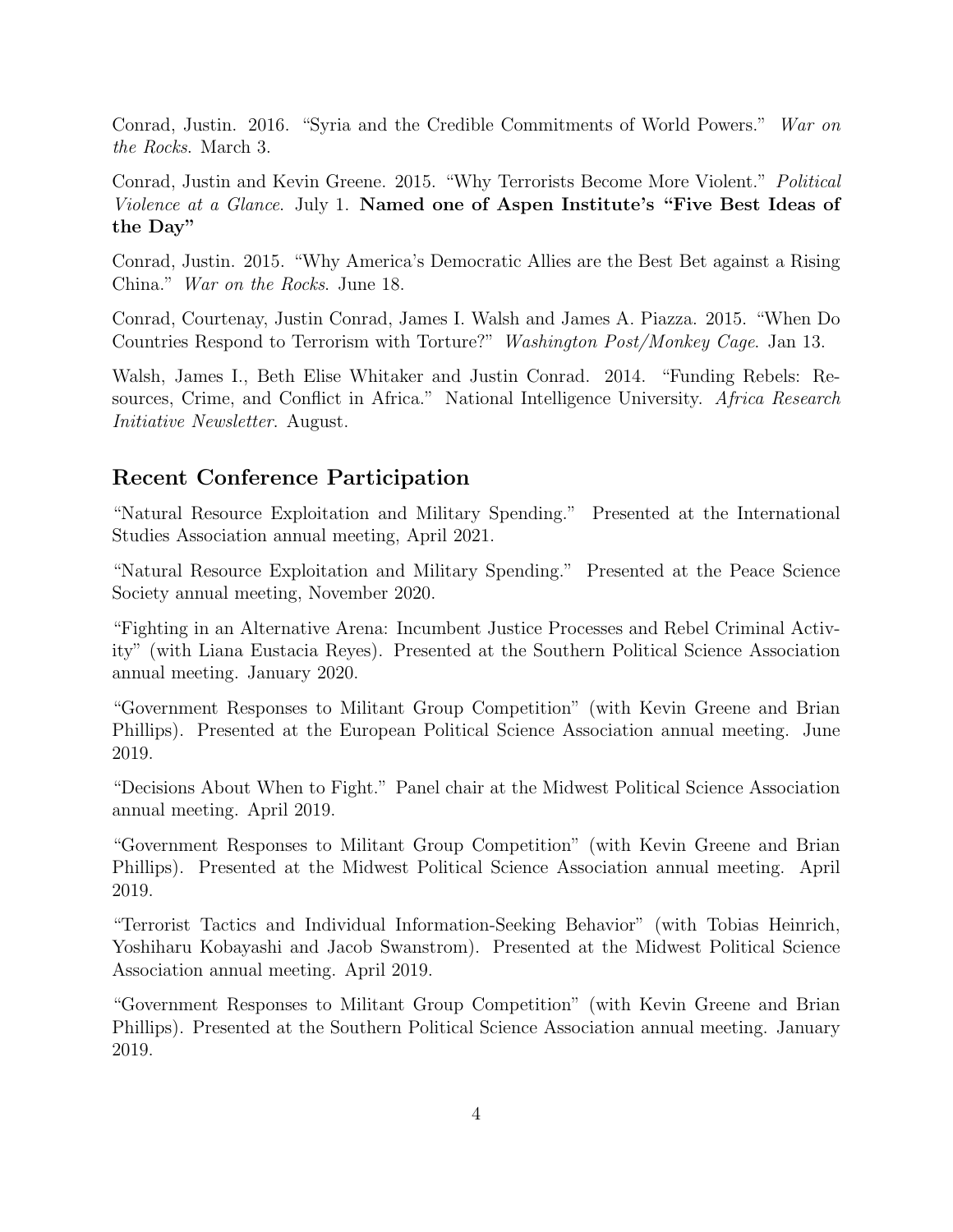"Militant Group Rivalries and Civilian Victimization" (with Kevin Greene and Brian Phillips). Presented at the American Political Science Association annual meeting. September 2018.

"Rebel Resource Extraction and Healthcare: Strategic Incentives for Social Service Provision" (with Megan A. Stewart and Liana Reyes-Reardon). Presented at the Midwest Political Science Association annual meeting. April 2018.

"Militant Group Rivalries and Civilian Victimization" (with Kevin Greene and Brian Phillips). Presented at the Midwest Political Science Association annual meeting. April 2018.

"How Conflict Unfolds." Panel chair at the Midwest Political Science Association annual meeting. April 2018.

"Terrorist Competition and Violence in Unstable Environments" (with William Spaniel). Presented at the Midwest Political Science Association annual meeting, April 2017. Awarded Best Paper in International Relations.

## Grant Proposals and Funding

"Nonproliferation Strategy to Practice: Assessing the State of Global Trade Control Implementation." 2020. Co-Principal Investigator. Stanton Foundation. Amount: \$95,977. Status: Funded.

"Competing Allies: Activist Competition at Major Protest Events." 2019. Co-Principal Investigator. UGA School of Public and International Affairs. Amount: \$4,000. Status: Funded.

"Intelligence Community Center for Academic Excellence." 2019. Co-Principal Investigator. Defense Intellgence Agency. Amount: \$1,489,000. Status: Funded, no longer part of grant after changing institutions.

"Violent Non-State Rivalry and Organizational Behavior." 2017. Principal Investigator. National Science Foundation. Amount: \$405,818. Status: Funded.

"Natural Resources and Armed Conflict." 2013. Co-Principal Investigator. U.S Department of Defense. Amount: \$825,000. Status: Funded.

"Transnational Politics in the Middle East and North Africa." 2013. Principal Investigator. UNC Charlotte Faculty Research Grant. Amount: \$4,300. Status: Funded.

UNC Charlotte Diversity Grant. 2013. Amount: \$1,000. Status: Funded.

"State Actions and Terrorism: Evidence from the Wars in Afghanistan and Iraq." 2012. Principal Investigator. UNC Charlotte Faculty Research Grant. Amount: \$6,000. Status: Funded.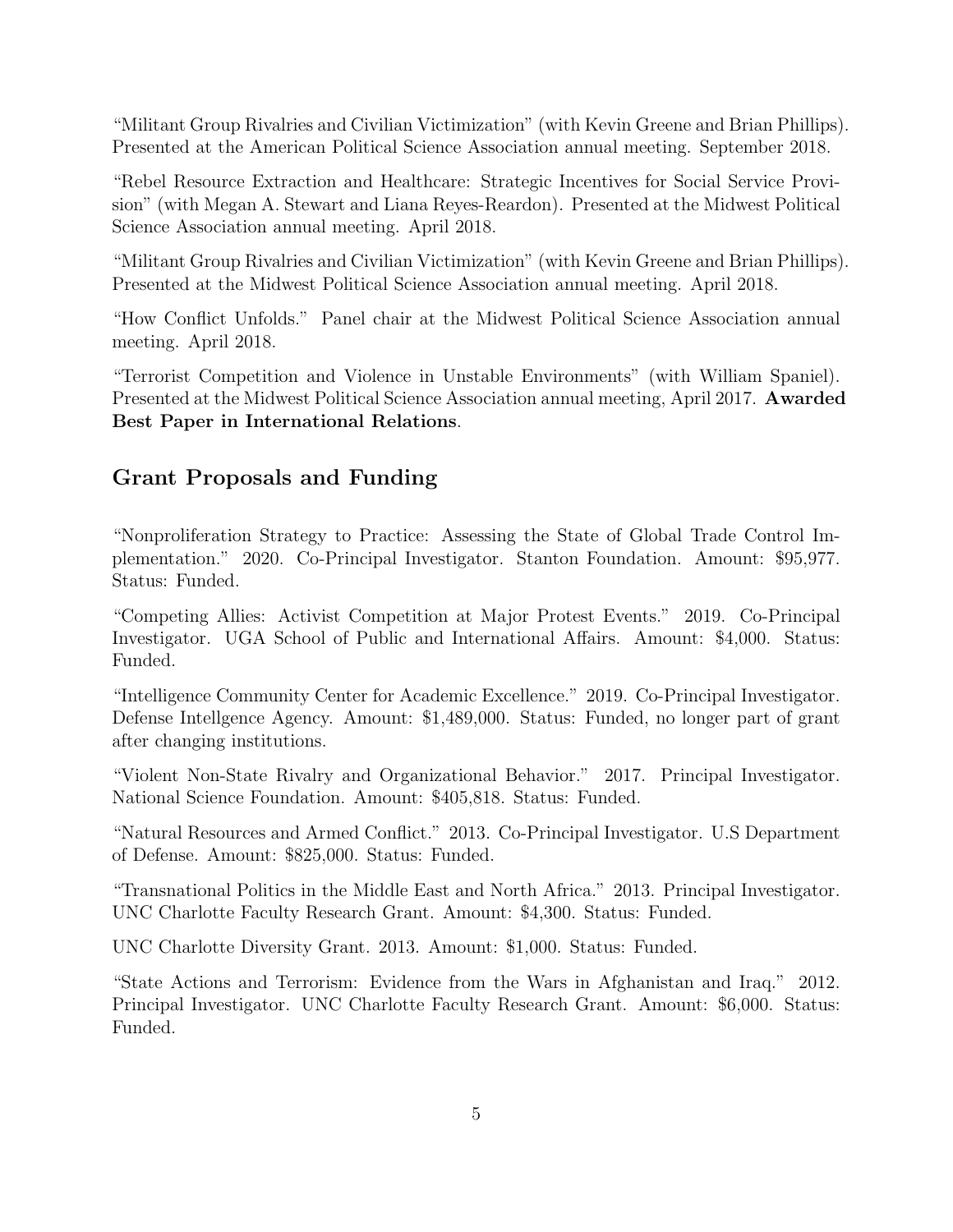## Teaching Experience

#### Course Instructor

Gambling and War (Spring 2018) UNC Charlotte undergraduate course

Counterterrorism (Fall 2018, Spring 2019, Summer 2019) Penn State University graduate course

International Conflict (Spring 2014, Fall 2014, Spring 2015, Fall 2016, Spring 2017, Fall 2018, Spring 2019)

UNC Charlotte undergraduate course

Politics of Terror (Spring 2012, Spring 2013, Spring 2014, Spring 2015, Summer 2015, Summer 2016, Summer 2017, Summer 2018) UNC Charlotte undergraduate course

U.S. Foreign and Defense Policy (Fall 2013, Fall 2014, Fall 2016, Spring 2017, Summer 2017, Spring 2018, Fall 2018, Summer 2019) UNC Charlotte undergraduate course

International Politics (Spring 2013)

UNC Charlotte undergraduate course

Political Science Research Methods (Fall 2011, Spring 2012, Fall 2012) UNC Charlotte undergraduate course

Political Science Senior Thesis (Fall 2012, Fall 2013, Spring 2014, Fall 2014, Spring 2016, Spring 2019)

UNC Charlotte undergraduate course

Political Science Independent Study (Fall 2012, Fall 2013, Spring 2014, Spring 2017, Fall 2018)

UNC Charlotte undergraduate course

Public Policy Independent Study (Fall 2013) UNC Charlotte graduate course

- Master of Public Administration Thesis (Fall 2018, Spring 2019) UNC Charlotte graduate course
- Terror and Politics (Spring 2011, Summer 2011) Florida State University undergraduate course
- Introduction to International Relations (Summer 2009, Summer 2010) Florida State University undergraduate course

#### Teaching Assistant/Lab Instructor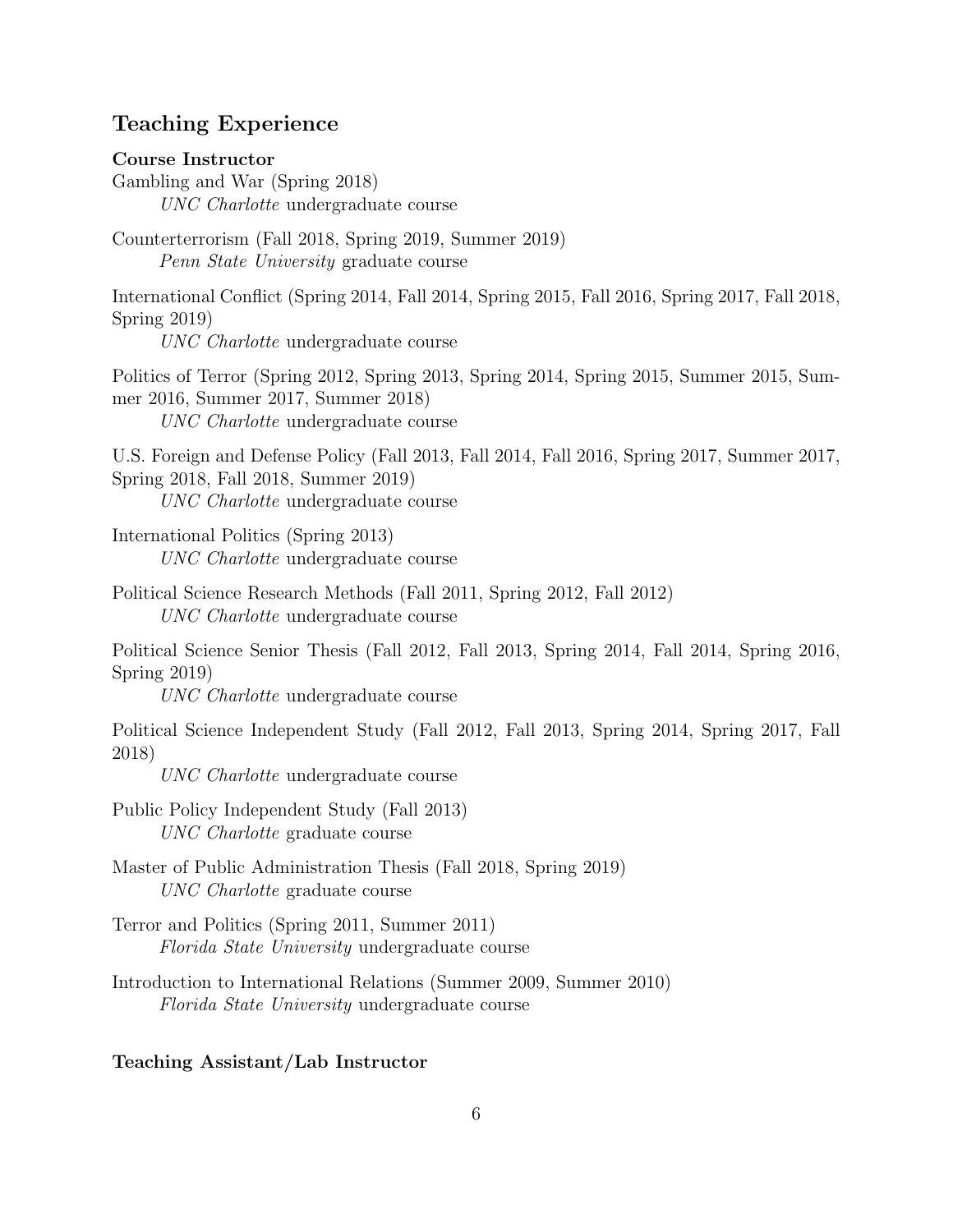Game Theory (Spring 2010) Florida State University graduate course

Advanced Quantitative Analysis/Methods IV (Fall 2009) Florida State University graduate course

Introduction to International Relations (Spring 2009) Florida State University undergraduate course

### Service & Professional Affiliations

Ad Hoc Reviewer, American Political Science Review, American Journal of Political Science, Journal of Politics, International Studies Quarterly, International Interactions, British Journal of Political Science, Journal of Conflict Resolution, Foreign Policy Analysis, International Studies Perspectives, Conflict Management and Peace Science, Journal of Peace Research, Journal of Global Security Studies, Contemporary Security Policy, Social Science Research, International Studies Review, Terrorism and Political Violence, Democracy and Security, Comparative Political Studies, Computers, Environment and Urban Systems, Politics, Religion and Ideology, Dynamics of Asymmetric Conflict (2011-current)

Reviewer, National Science Foundation (2021-current)

Member, School of Public and International Affairs (SPIA) Council (2020-current)

Associate Editor, Conflict Management and Peace Science (2019-current)

Member, Innovation District Faculty Advisory council, UGA (2019-current)

Member, Department of International Affairs Diversity and Inclusion Standing Committee, UGA (2019-current)

Peace Science Section Chair, 2018 Midwest Political Science Association (MPSA) Annual Conference (2018)

Editor, Future of Global Security book series, U.S. Naval Institute Press (2017-2018)

Young Leader, Center for Strategic and International Studies (CSIS) Pacific Forum (2016- 2018)

Faculty Affiliate, Ph.D. in Public Policy Program, UNC Charlotte (2012-2018)

Member, Department Review Committee, Department of Political Science and Public Administration, UNC Charlotte (2018-2019)

Member, Political Science Hiring Committee, Department of Political Science and Public Administration, UNC Charlotte (2018-2019)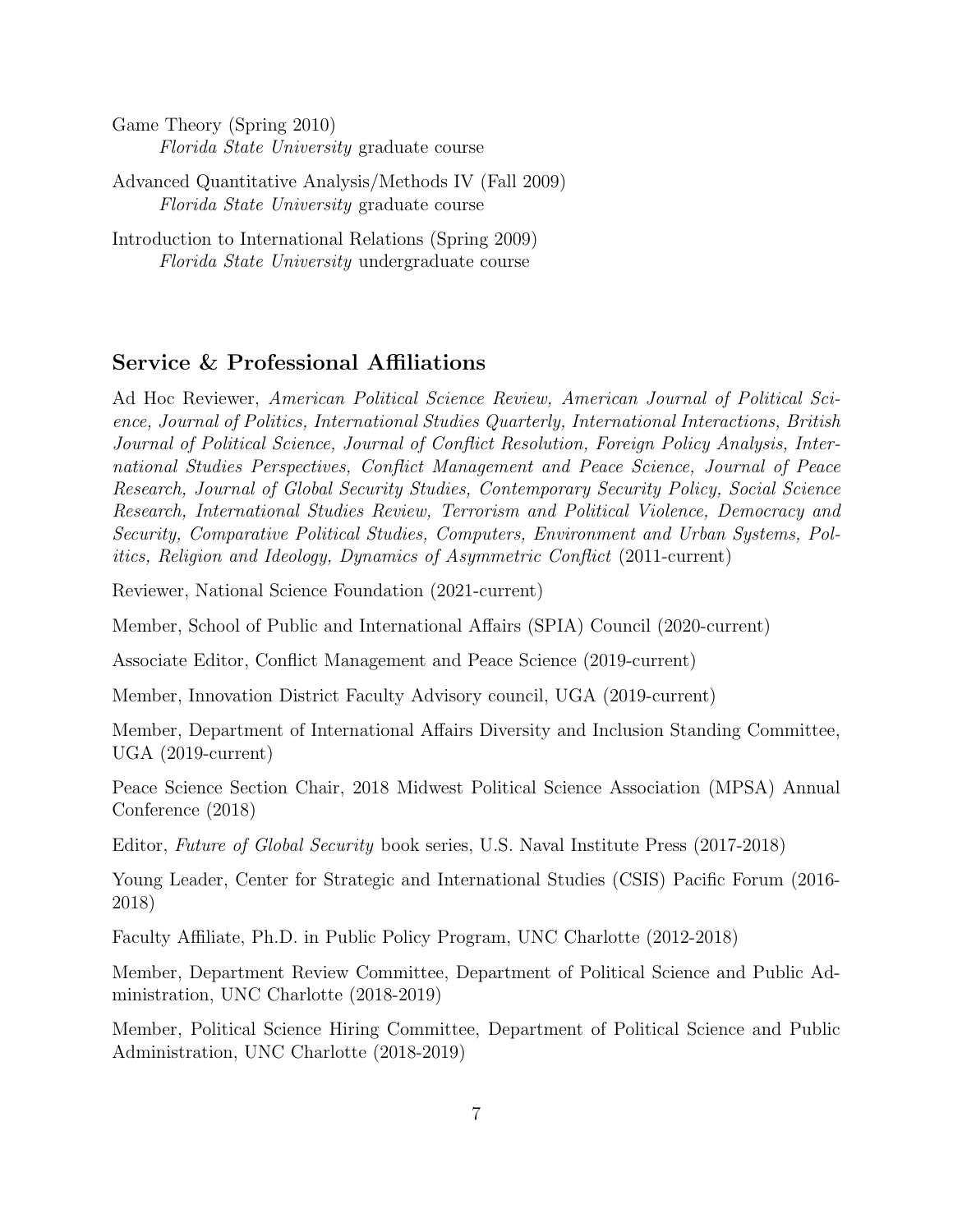Member (elected), University Faculty Executive Committee, UNC Charlotte (2016-2018)

Member, Political Science Awards Development Committee, Department of Political Science and Public Administration, UNC Charlotte (2017-2018)

Faculty Affiliate, Project Mosaic, UNC Charlotte (2017)

Member, Undergraduate Assessment Committee, Department of Political Science and Public Administration, UNC Charlotte (2016-2017)

Member, Political Science Hiring Committee, Department of Political Science and Public Administration, UNC Charlotte (2016-2017)

Member, College of Liberal Arts and Sciences Faculty Council, UNC Charlotte (2012-2015)

Member, Faculty Executive Committee, Department of Political Science and Public Administration, UNC Charlotte (2014-2015)

Member, Department Review Committee, Department of Political Science and Public Administration, UNC Charlotte (2013-2014)

Member, Undergraduate Assessment Committee, Department of Political Science and Public Administration, UNC Charlotte (2011-2013)

Vice President, FSU Political Science Graduate Student Association (2009-2010)

Graduate Student Representative, FSU Political Science Faculty Committee (2009-2010)

Secretary, FSU Political Science Graduate Student Association (2008-2009)

Member, Peace Science Society International

Member, Southern Political Science Association

Member, American Political Science Association

Member, International Studies Association

Member, Midwest Political Science Association

## Awards and Honors

Best Paper in International Relations Award (2018) Midwest Political Science Association

Junior Faculty Development Award (2015) UNC Charlotte

Academic Fellowship (2012) Foundation for the Defense of Democracies